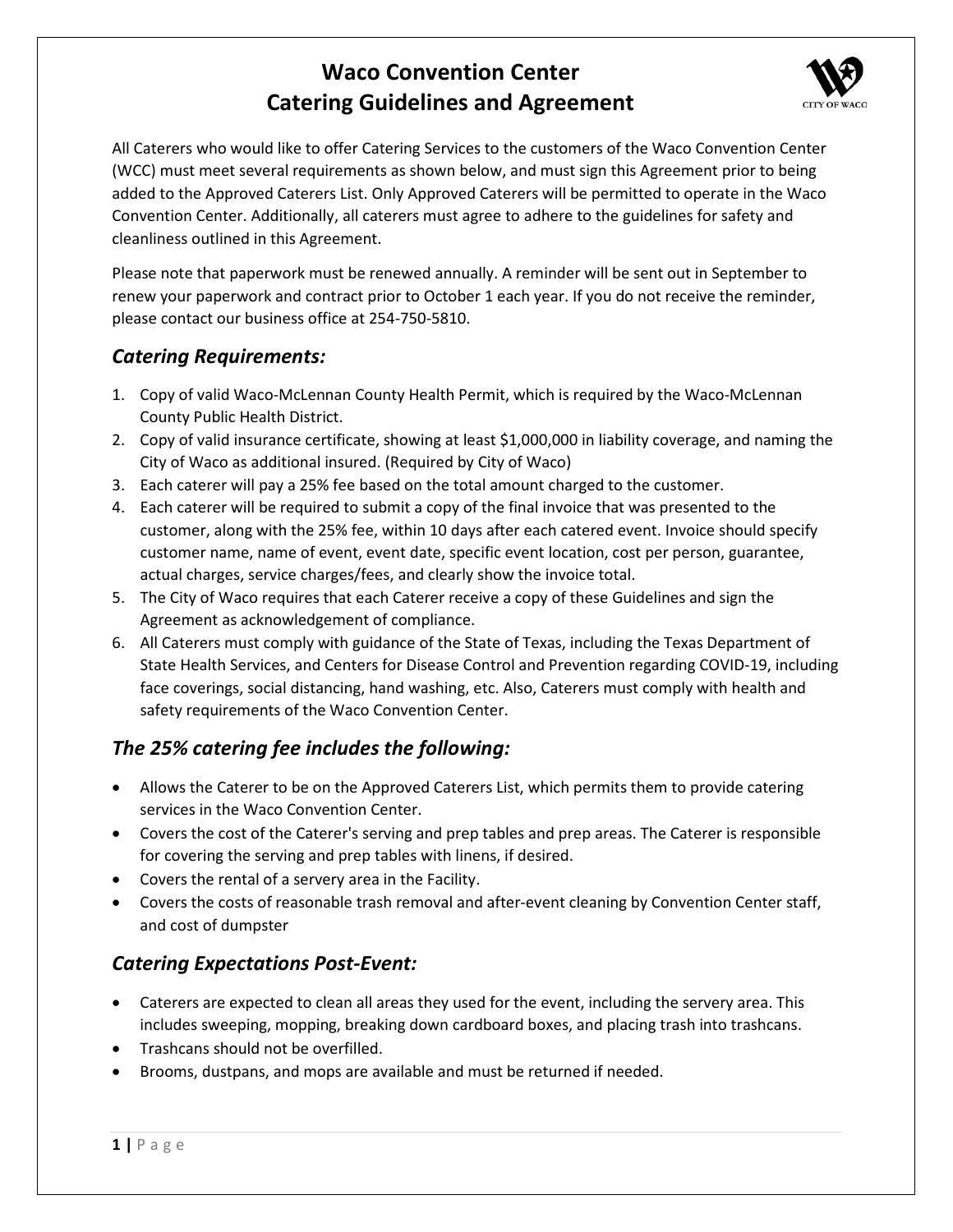# **Waco Convention Center Catering Guidelines and Agreement**



- Liquids (tea, coffee, water, etc.) should not be poured into trashcans, with the exception of grease that is properly contained. Please dispose of liquids in the server sink.
- All catering areas used must be cleaned and sanitized before leaving.
- All trash and food must be removed from tabletops before WCC staff removes table covers.
- Trash bags must be removed from trashcans after event and tied so they are ready for staff to dispose of.
- Caterers are expected to dispose of all ice sculptures after events, and to mop up any water on the floor.
- Convention Center Staff will remove trash from the room and place in dumpsters after event.

If these expectations are not met, a cleaning fee of \$200 will be charged to the Caterer. Any equipment or facility damage caused by the caterer will be charged to the caterer. Catering privileges may be suspended if non-compliance occurs.

### *Caterers Set-up Times and Load-In/Load-Out:*

Caterers should notify the Waco Convention Center Main Office or the Sales Representative on the account during regular business hours (8:00 a.m. - 5:00 p.m., Monday - Friday) of confirmed catering events in the WCC. (Main Office - 254-750-5810)

Caterers should request access to the commercial dishwasher in the main kitchen a minimum of 5 business days before the event. If access is granted, an inspection must take place prior to and after the event by both WCC staff and the caterer. (Call the Operations Manager at 254-640-2565)

Caterers should confirm the date, name of event, catering selections, & the guarantee number. Caterers should be aware of the Customers' contracted date, as well as the start date and time for utilization of the WCC.

The WCC Opens at 7:00am daily. If access to the facility is needed prior to 7:00am, the fee is \$100 per hour to cover labor charges.

If caterer requires additional pipe/drape and/or table skirting, the equipment fees will be included in the bill to the Customer. The caterer must show proof of Customer approval before the equipment will be provided. Pipe/drape is \$5.00 per foot for the 8' tall, or \$8.00 per foot for the 14' tall.

The WCC has loading docks and/or loading area access for every room except the Ranger Room. Caterers using the Ranger Room will be allowed access to use the service corridor from the University Parks Drive service entry. These loading areas should be the primary access points into and out of the rooms. Contact the Convention Center Operations Manager for specifics. (254-750-5810)

Servery areas will be made available and accessible to Caterers. This does not include the two main kitchens. WCC will make reasonable accommodations to meet Caterers' access needs while working with the Customer's setup requirements.

Rectangle tables, without linens, will be provided for prep and serving areas. These tables are 8' long.

WCC allows for rental of Catering Equipment on a case-by-case basis. Please note that some equipment may not be available. Please contact the WCC Catering Office to discuss your needs for each event.